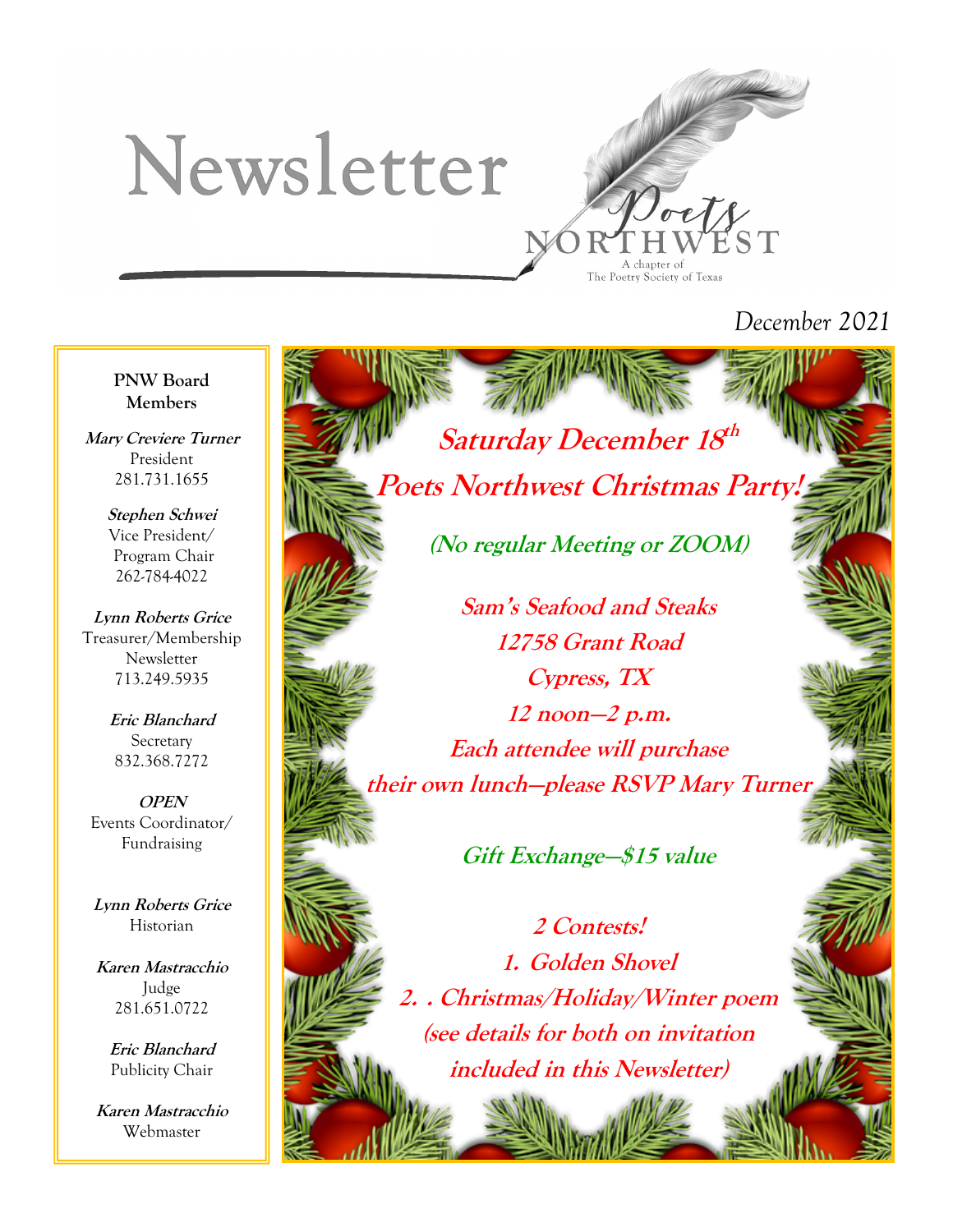### **2022 PNW Board**

**President**—Mary Creviere Turner **Newsletter**—Lynn Roberts Grice **Vice President/Program Chair**—Stephen Schwei **Publicity Chair**—Eric Blanchard **Treasurer/Membership**—Lynn Roberts Grice **Judge**—Karen Mastracchio **Secretary**—Eric Blanchard **Events Coordinator/Fundraising**—Open

**Appointed Positions: Historian**—Lynn Roberts Grice **Webmaster**—Karen Mastracchio **The Board will take office in January.**



#### **Poetry Society of Texas News & Information**

**All members of Poets Northwest are encouraged to join the Poetry Society of Texas**

Dues are only \$25/year (year runs July—June) and their Annual Contest/Banquet, Summer Conference and "The Bulletin" will keep you in contact with other Texas poets and offer opportunities you won't want to miss. Membership in PST also means you are a member of the *National Federation of State Poetry Societies* and eligible for their annual contest. Go to www.poetrysocietyoftexas.org for more information. View a video at: https://youtu.be/EfbDalXKyXs

|                                | 1st            | 2nd            | 3rd | 4th            | 5th            | 6th            | 7th            | 8th | 9th | 10th | <b>Total</b> |
|--------------------------------|----------------|----------------|-----|----------------|----------------|----------------|----------------|-----|-----|------|--------------|
| <b>Cheri Bell</b>              |                | 1              | 3   |                | 2              | 1              | 3              | 2   | 3   | 4    | 20           |
| <b>Eric Blanchard</b>          | 3              | 1              | 1   | 3              |                | 3              |                |     | 3   | 3    | 19           |
| <b>George Fredric Campbell</b> |                |                | 1   |                |                | 1              | 3              | 1   | 2   |      | 9            |
| <b>Julie Herman</b>            |                | 1              |     |                |                |                |                |     |     |      | 5            |
| Daniel R. Hunter               |                | 2              |     | 2              |                | $\overline{2}$ | $\overline{2}$ | 3   |     |      | 15           |
| <b>IForrest Martino</b>        |                |                |     |                |                |                |                |     |     |      | $\mathbf{2}$ |
| Karen Mastracchio              |                | $\overline{2}$ | 4   | 1              | 1              |                |                | 4   | 3   | 1    | 18           |
| <b>Terry Jude Miller</b>       | 3              | 3              | 5   | 5              | 3              | 2              | 5              |     | 5   | 4    | 36           |
| <b>Michael Owens</b>           |                | $\overline{2}$ | 1   | 1              | 5              | 2              | 2              | 3   | 2   |      | 19           |
| <b>ILisa Toth Salinas</b>      |                | $\overline{2}$ | 1   |                |                | 2              | $\overline{2}$ |     | 1   |      | 9            |
| Donald Walter Samp             |                |                |     |                |                | 1              | 1              |     |     |      | 3            |
| <b>Stephen Schwei</b>          | $\overline{2}$ | $\overline{2}$ | 2   | $\overline{2}$ | $\overline{2}$ | 2              | $\overline{2}$ | 6   |     | 9    | 30           |
| <b>Jenna Pashley Smith</b>     |                |                |     | 1              |                | 2              |                |     | 3   | 2    | 9            |
| <b>Mary Creviere Turner</b>    |                |                |     | 2              | 5              |                |                |     |     | 2    | 12           |
| <b>Total for PNW</b>           | 12             | 16             | 18  | 17             | 20             | 18             | 23             | 25  | 27  | 30   | 206          |

#### **Congratulations PNW 2021 PST Annual Contest Winners**

#### **Find Us Here:**

**www.poetsnw.com** 

**www.facebook.com/PoetsNorthwest**

**@HoustonPoets on Twitter**

**Poetsnorthwest on Instagram**

#### **The Mission of Poets Northwest**

Founded in 1986, by Susan Daubenspeck, Betty Kersh and Claire Ottenstein-Ross, our main objective is to facilitate and inspire poets to write more poetry. We provide information about current poetry contests, feature guest poets on a regular basis, study the masters of creative verse, and encourage members. Poets are also encouraged to read their poems at each meeting. Membership is \$15 annually (Jan-Dec) & \$7 for 12 & under. Meetings are held the  $3<sup>rd</sup>$  Saturday of each month from 10 AM to noon at the Windwood Presbyterian Church, 10555 Spring Cypress., Houston, TX 77070., and on ZOOM.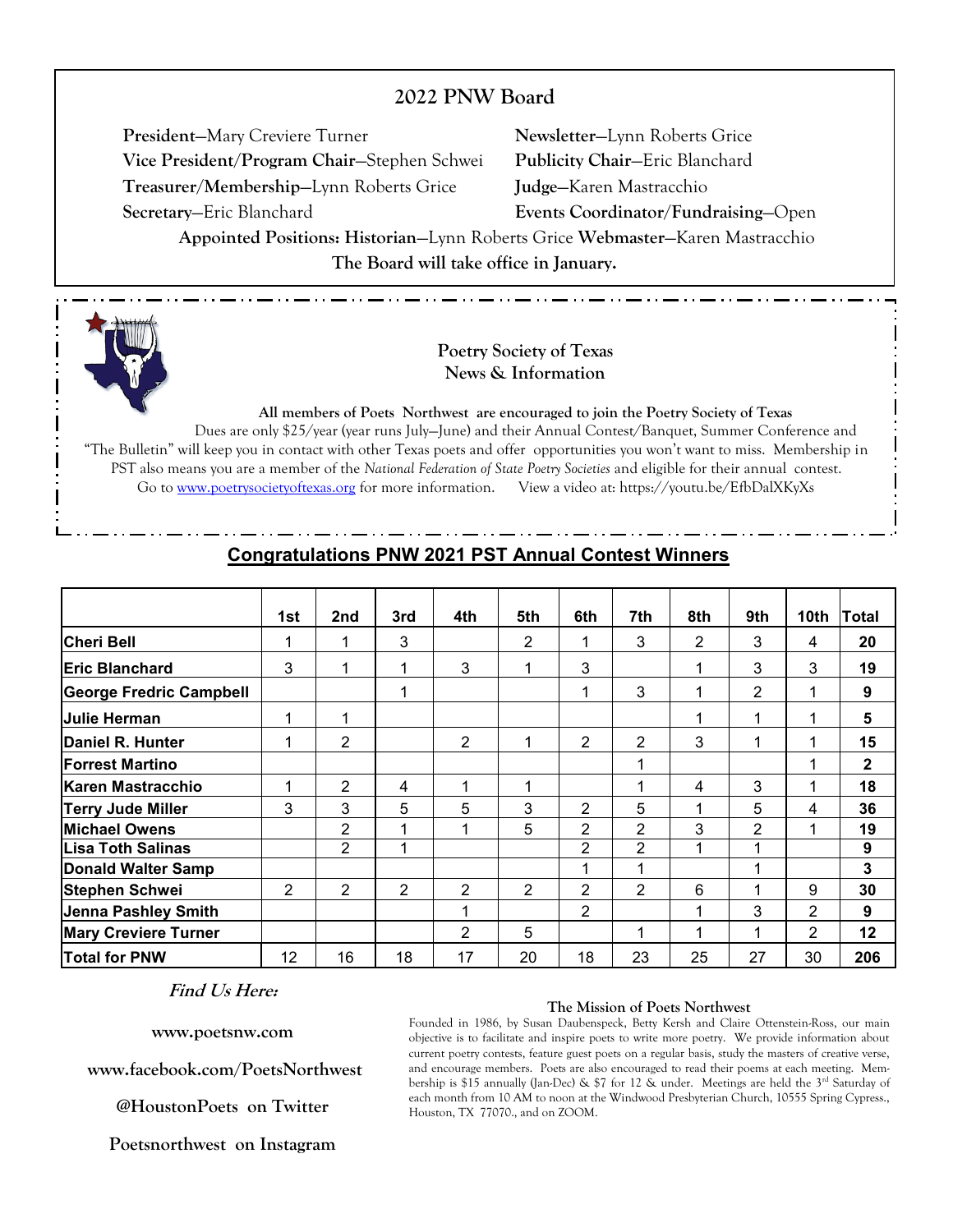**Saturday December 18 th Poets Northwest Christmas Party!**

**Sam's Seafood and Steaks** 12758 Grant Road Cypress, TX 77429 12 noon—2 p.m. Each attendee will purchase their own lunch R.S.V.P. to Mary Turner by Fri. Dec. 17

## **Gift Exchange—Bring a gift with a \$15 value**

**2 Contests!**  Prize: 2022 PNW Membership Poems to be voted on by those in attendance. Those not attending are welcome to submit poems (as a Word doc) ahead of time to Steve Schwei at stephen.schwei@gmail.com

1. *Golden Shovel* poem using the line, "It came upon a midnight clear." Therefore it will have exactly six lines, with the lines ending in the provided words, in the order written. See www.writersdigest.com/write-better-poetry/golden-shovelpoetic-form for further explanation of the form. It does not have to be about Christmas.

2. Any poem related to Christmas, Holidays, or Winter 30 lines or less